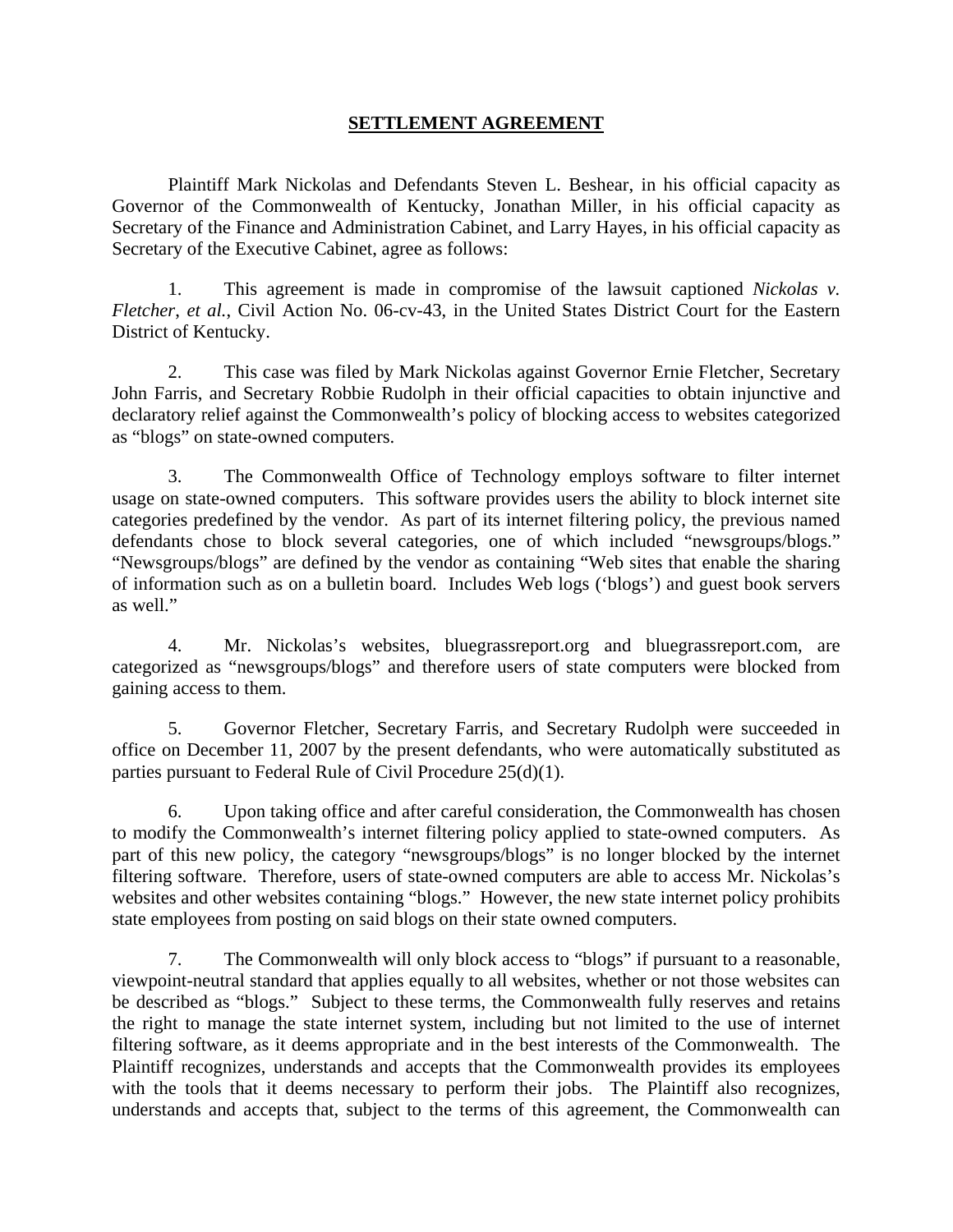unilaterally modify or take away said tools without prior notice to anyone if the Commonwealth deems that they are not being properly utilized.

8. In compromise and settlement of this lawsuit, recognizing the cost of continuing to litigate this matter, the Commonwealth agrees to pay Public Citizen Litigation Group the sum of \$10,000.00 (Ten Thousand Dollars) for its attorneys' fees within ten days of the execution of this agreement. The parties will then file an Agreed Order Dismissing the Case as Settled. Other than what is contained in this paragraph, all parties will be responsible for their own fees and costs associated with the litigation of this case.

8. Mark Nickolas, and his agents, employees, indemnities, successors and assigns, absolutely and unconditionally release and forever discharge the Defendants and the Commonwealth, its officers, directors, agents, representatives, successors and assigns, from any and all actions, claims, demands, damages, executions, judgments, liabilities, expenses, costs, attorney fees, and lawsuits, arising out of, in connection with, or in any manner related to the above styled action, whether past, present, or future, known or unknown, foreseen or unforeseen, existent or nonexistent and disclosed or undisclosed.

9. The undersigned hereby declare that the terms and conditions of this Agreement have been completely read, fully understood, and voluntarily accepted for the purpose of making a full and final compromise, adjustment and settlement. It is understood and agreed that this settlement is not to be construed as any admission of liability on the part of Defendants, the Commonwealth, and/or Mark Nickolas.

10. The undersigned declare that this Agreement and settlement is made without reliance upon any statement or representation of the parties and their representatives and further declare that this Agreement and settlement is made by them with the advice and consent of their counsel.

11. All parties to this Agreement represent and warrant that they have not assigned or transferred any alleged claim or cause of action, or any interest in any claim or cause of action, encompassed by this Agreement to any third party, and that no other parties have an interest in or rights to said claims or causes of action.

12. This Agreement contains the entire understanding between the parties and supersedes and replaces all prior negotiations, agreements, or representations, whether written or oral.

13. This Agreement shall be governed by and construed in accordance with the laws of the Commonwealth of Kentucky. Any legal action brought in connection with this Agreement shall be brought in the United States District Court for the Eastern District of Kentucky.

14. If any provision of this Agreement is held to be illegal, invalid or unenforceable under present or future laws, the legality, validity and enforceability of the remaining provisions of this Agreement shall not be affected thereby, and this Agreement shall be liberally construed so as to carry out the intent of the parties hereto.